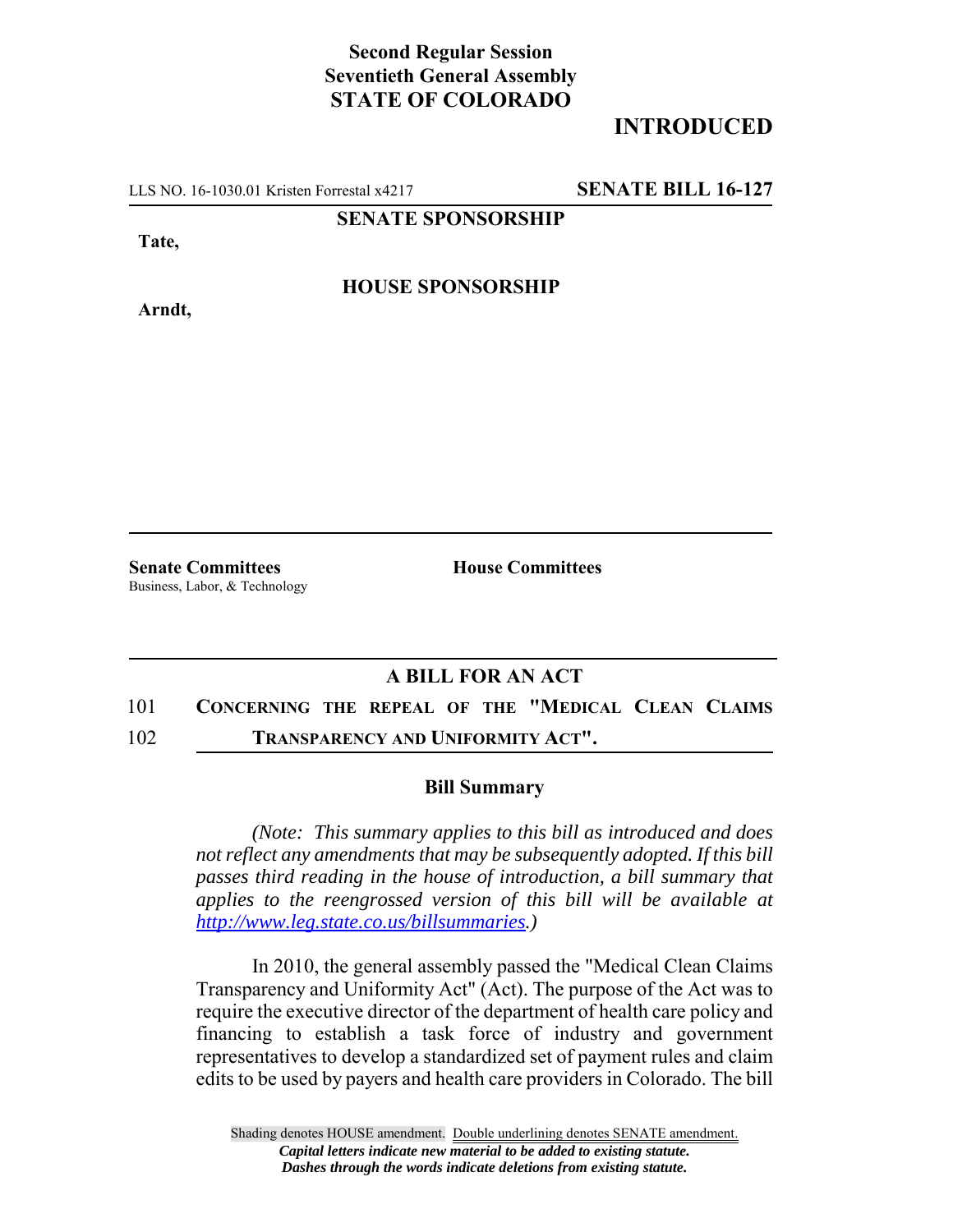repeals the Act.

| $\mathbf{1}$   | Be it enacted by the General Assembly of the State of Colorado:             |
|----------------|-----------------------------------------------------------------------------|
| $\overline{2}$ | <b>SECTION 1.</b> In Colorado Revised Statutes, <b>amend</b> 25-37-101 as   |
| 3              | follows:                                                                    |
| $\overline{4}$ | 25-37-101. Applicability of article. Except as provided in section          |
| 5              | $25-37-106$ , A person or entity that contracts with a health care provider |
| 6              | shall comply with this article and shall include the provisions required by |
| 7              | this article in the contract.                                               |
| 8              | <b>SECTION 2.</b> In Colorado Revised Statutes, 25-37-102, repeal (4)       |
| 9              | as follows:                                                                 |
| 10             | 25-37-102. Definitions. As used in this article, unless the context         |
| 11             | otherwise requires:                                                         |
| 12             | (4) "Edit" means a practice or procedure, consistent with the               |
| 13             | standardized set of payment rules and claim edits developed pursuant to     |
| 14             | section 25-37-106, pursuant to which one or more adjustments are made       |
| 15             | regarding procedure codes, including the CPT code sets and the HCPCS,       |
| 16             | that results in:                                                            |
| 17             | $(a)$ Payment for some, but not all, of the codes;                          |
| 18             | (b) Payment for a different code;                                           |
| 19             | (c) A reduced payment as a result of services provided to a patient         |
| 20             | that are claimed under more than one code on the same service date;         |
| 21             | (d) A modified payment related to a permissible and legitimate              |
| 22             | modifier used with a procedure code, as specified in section 25-37-106      |
| 23             | $(2)$ ; or                                                                  |
| 24             | (e) A reduced payment based on multiple units of the same code              |
| 25             | billed for a single date of service.                                        |